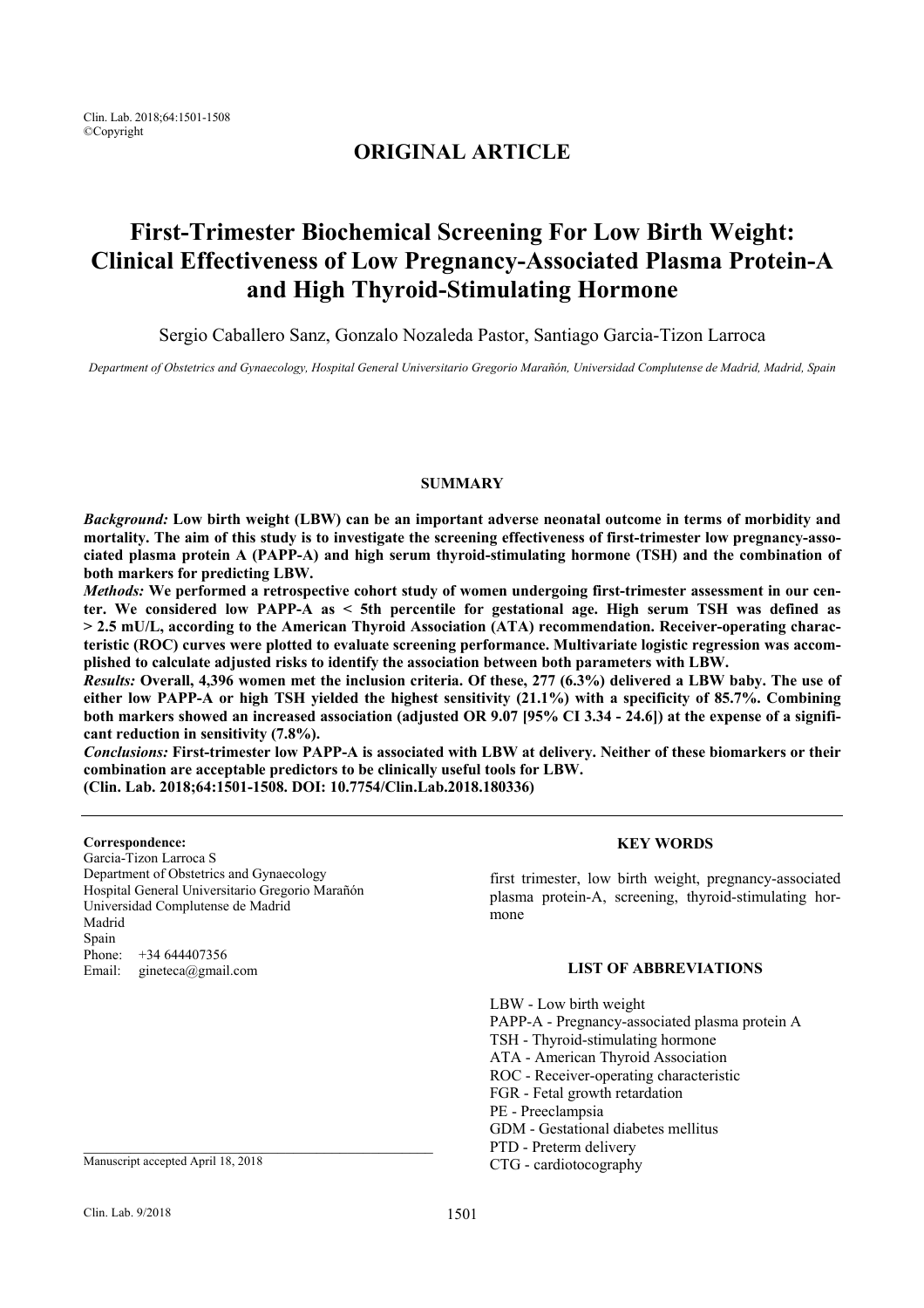CS - C-section MoM - Multiples of the median CI - Confidence interval LR+ - Positive likelihood ratios LR- - Negative likelihood ratios ART - Assisted reproductive technology PLGF - placental growth factor 8-OHdG - Dihydro-2-deoxyguanosine IGF - Insulin-like growth factor SCH - Subclinical hypothyroidism

# **INTRODUCTION**

Low birth weight (LBW) is an important public health burden, as it is a significant determinant of perinatal morbidity and mortality. Countries could reduce their neonatal and infant mortality by improving maternal care during pregnancy through interventions that identify the population at high risk of developing fetal growth disorders. New strategies have been sought to prevent LBW; however, the effectiveness of these depends on early detection.

Biochemical markers are widely used in prenatal screening at first trimester for fetal chromosomal abnormalities as part of combined tests. Abnormal analyte levels such as reduced pregnancy-associated placental protein-A (PAPP-A) have been associated with poor perinatal outcomes such as preeclampsia, preterm birth, and fetal growth retardation (FGR) [1-3]. PAPP-A is highly expressed in the syncytiotrophoblasts of the placenta and acts as a protease on insulin-like growth factor binding proteins, theoretically increasing the stimulatory effects of placental insulin-like growth factors [4]. As reported by the Genetics Committee of the Society of Obstetricians and Gynaecologists of Canada, low PAPP-A level  $(< 0.4$  multiples of median [MoM]) in the first trimester is associated with an increased frequency of bad perinatal outcomes [5].

Normal maternal thyroid function is considered critical for fetal growth and neurological development. Several studies indicate a possible effect of thyroid dysfunction or antithyroid antibodies (ATA) on increased risks for pregnancy complications such as LBW. However, the results vary between studies, and drawing conclusions remains controversial, especially with respect to subclinical thyroid dysfunction with euthyroid status. It is widely known that overt hypothyroidism (OH) and overt hyperthyroidism increase the risk for deleterious pregnancy results [6-8]. Research into a possible association between maternal TSH in the first trimester and LBW is insufficient and has led to ambiguous data [9]. A large-cohort study found no correlation between high maternal TSH at early stages of gestation and fetal growth disorders [10].

The thyroid function screening test is used in the first trimester by measuring thyroid-stimulating hormone (TSH), which is controlled through negative feedback by thyroid hormones. There is a negative relationship

between the serum-free T4 and TSH concentrations. This means that minor changes in serum free T4 concentration induce large reciprocal changes in serum TSH concentration [11]. As a result, thyroid function is properly assessed by measuring serum TSH in pregnant women.

Current studies suggest that low PAPP-A and high TSH at early stages of gestation are associated with growth abnormalities later in pregnancy. The main purpose of this research is to evaluate the screening effectiveness of first-trimester low PAPP-A, high TSH, and both in combination for predicting LBW [12,13].

# **MATERIALS AND METHODS**

We conducted a retrospective cohort study of all patients who had a first-trimester visit in our center for aneuploidy screening between 8 and 14 weeks of gestation over a 3-year period (January 2013 to January 2016). Patients with valid dated pregnancy consistent with first-trimester ultrasound were included. Multiple gestations, pregnancies affected by major structural anomalies or aneuploidy, and miscarriages or fetal deaths before 22 weeks of gestation were excluded from the analysis. The present study was approved by the Ethical Committee of Hospital General Universitario Gregorio Marañon de Madrid (Comité Ético de Investigacion Clínica, reference number OBS05042016).

Data on maternal demographics and medical and obstetric history were collected at the time of the first-trimester ultrasound examination. All information provided was reviewed with the women by a doctor or midwife and recorded in the patients' files. The outcome measures were acquired from our labor ward data base and included preeclampsia (PE), perinatal/antenatal mortality, low birth weight (LBW), maternal mortality, gestational diabetes mellitus (GDM), preterm delivery (PTD) before 34 and 37 gestational weeks, abnormal cardiotocography (CTG) during delivery, C-section (CS) due to abnormal CTG, pH at birth, Apgar score at 5 minutes, and type of resuscitation. For women who gave birth outside the center, pregnancy results were achieved by contacting the patient and the referring midwife. Maternal serum PAPP-A and TSH were obtained at the time of first-trimester blood test. We converted PAPP-A levels into multiples of the median (MoM) for comparison between pregnant patients. MoMs were given back from the hospital laboratory that adjusted for fetal crown-rump length, maternal pregestational diabetes, smoking habit, ethnicity, and maternal weight. TSH was measured in serum using a solid-phase, two-site chemiluminescent enzyme immunometric assay (IMMULITE Third generation TSH). All measurements were performed in one laboratory.

LBW neonates were defined as those with a birth weight below the 5th percentile for gestational age according to our center's newborn weight charts as the primary outcome. Low PAPP-A was considered as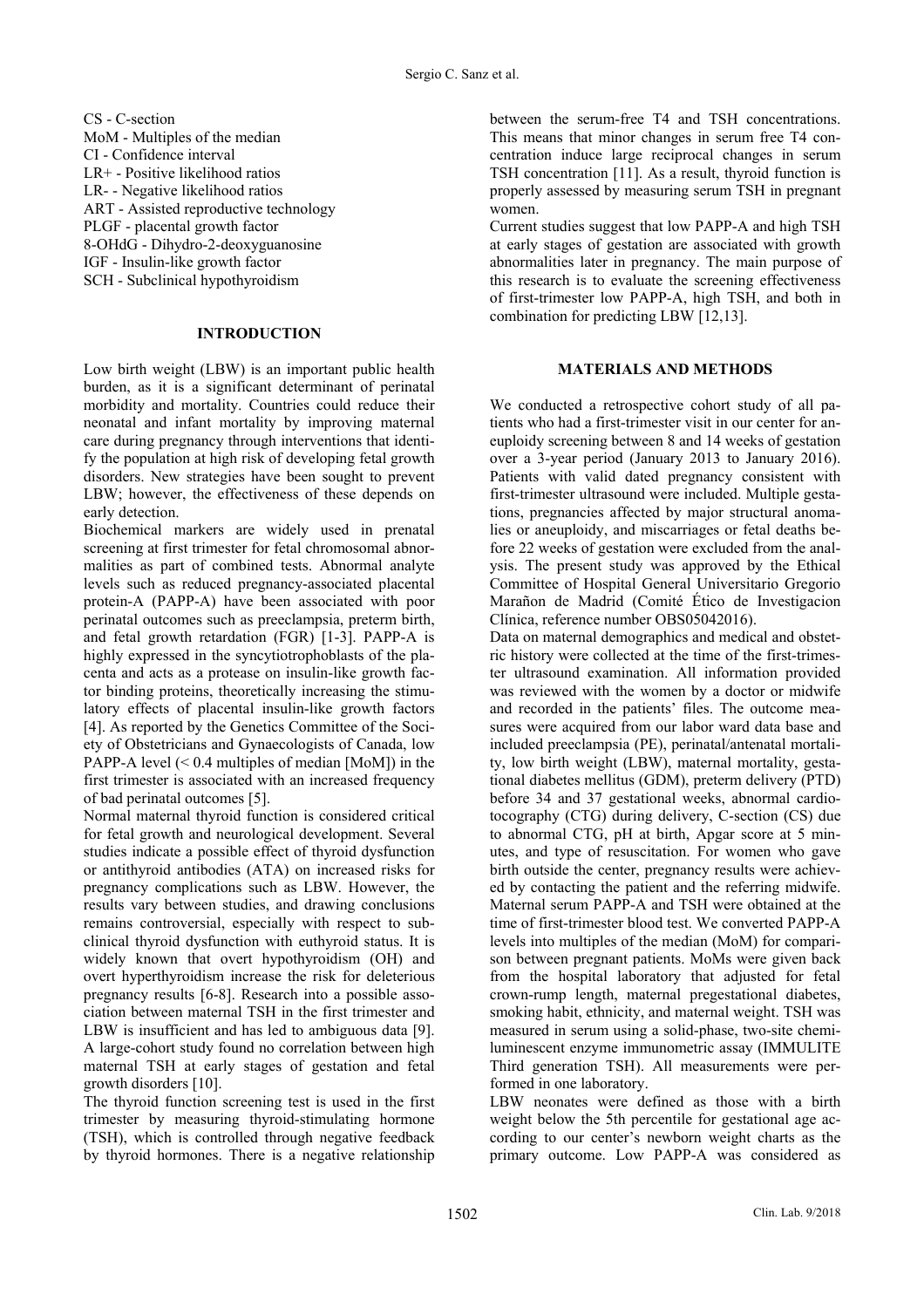MoM < 5th percentile, and TSH was defined as high when its serum value was  $> 2.5$  mU/L, according to the American Thyroid Association recommendation [14]. We calculated crude and adjusted risk estimates with a 95% confidence interval (CI) to recognize the associations between first-trimester high TSH and low PAPP-A with LBW. Adjusted risk estimation was acquired by controlling for confounders using multivariable logistic regression. The sum of variables in every regression model was later reduced by backwards elimination. The screening performance of high TSH and low PAPP-A for prediction of LBW was assessed by the calculation of sensitivities, specificities, positive and negative predictive values, positive likelihood ratios (LR+), and negative likelihood ratios (LR-). We explored the screening effectiveness of  $TSH > 2.5$  mU/L alone, PAPP-A  $\le$  5th percentile alone, either TSH  $>$  2.5 mU/L or PAPP-A  $\le$  5th percentile, and both TSH  $>$  2.5 mU/L and PAPP- $A \le 5$ th percentile. This methodology was based on a previous study by Carbone JF et al. [15]. All statistical analyses were done with STATA version 15.0 (Stata Corp, College Station, TX, USA). Significant results were considered with p-values < 0.05.

# **RESULTS**

Throughout the 3-year period, 4,396 patients who received first-trimester assessment in our center met the inclusion criteria and were added to the study. In this population, 277 (6.3%) delivered a LBW baby. Gestational and maternal characteristics of the LBW and non-LBW cases in our sample are shown in Table 1. The mean gestational age at birth for the LBW cases was  $37.15 \pm 2.95$  weeks. Their mean birth weight was 2,256  $\pm$  544.3 g. The majority of these women were multiparous (75.8%) and Caucasian (98.9%). The mean gestational age at delivery in our population, including cases and controls, was  $38.8 \pm 1.9$  weeks; the birth weight mean was  $3,186.2 \pm 511$  g; 359 (8.1%) were a product of assisted reproductive technology (ART), and of those, 7% (25/359) were LBW.

In our sample, 213 (4.9%) women had PAPP-A values below the 5th percentile (< 0.42 MoM), and 504 (11.4%) patients presented TSH serum values above 2.5 mU/L on the first-trimester blood test, which was performed at a mean gestational age of  $10.2 \pm 1.6$ weeks.

Figure 1 shows ROC curves for LBW prediction with low PAPP-A and high TSH. The AUC appeared to be slightly higher for low PAPA-A than that for high TSH (0.54 vs. 0.52). Table 2 demonstrates risk odds for LBW of the various combinations of low PAPP-A and high TSH. There were just 22 cases with both low PAPP-A and high TSH and 6 (27.2%) resulted in LBW. We adjusted for smoking habit, method of conception, maternal weight at first trimester, and parity. Combined low PAPP-A and high TSH was linked to the highest risk of LBW, with an adjusted odds ratio (AOR) of 9.07 [95% CI 3.34 - 24.6] versus AORs of 2.67 [95% CI 1.64 - 4.36] and 1.23 [95% CI 0.81 - 1.88] when used alone. There were 698 pregnant patients with either low PAPP-A or high TSH. Of these patients, 53 (6.7%) delivered LBW babies, and the association remained with an AOR of 1.79 [95% CI 1.27 - 2.52].

The screening effectiveness and LRs for low PAPP-A and high TSH when used separately or in combination are shown in Table 3. Using low PAPP-A or high TSH had the highest sensitivity (21.1%) and 85.7% of specificity when screening for LBW. The combination of low PAPP-A and high TSH provided the lowest sensitivity (7.8%) with a specificity of 98.8%.

# **DISCUSSION**

To our knowledge, this is the first study to evaluate the comparative screening effectiveness of first-trimester low PAPP-A and high TSH together for predicting LBW. This research presented sensitivity, specificity, predictive values, and likelihood ratios of both markers separately and in combination.

This study shows that reduced PAPP-A levels at the first trimester of gestation are associated with the delivery of a LBW infant, whilst increased serum TSH levels are not significantly associated with this adverse outcome. The association analysis for LBW using low PAPP-A or high TSH yields a lower odds ratio than that of reduced PAPP-A alone. We adjusted for confounders and demonstrated a nine-fold increased risk of LBW neonate when both low PAPP-A and high TSH were present versus reduced PAPP-A alone, even though sensitivity appeared to be decreased.

If either low PAPP-A or increased TSH was taken as positive screening, the association stayed with a mild increase in sensitivity. Combining both markers at early stages of pregnancy results in moderate improvement in screening effectiveness for the chance of LBW compared to reduced PAPP-A used alone.

We acknowledge an association between low PAPP-A in the first trimester with delivery of a LBW neonate; however, this parameter alone is a weak predictor of LBW. The combination of both markers did not improve screening effectiveness, but it may identify some at-risk pregnancies that need earlier follow-up or intervention to reduce complications derived from growth disorders.

Biochemical screening at the first trimester using various markers for predicting FGR and LBW infants has been proposed in recent years. However, none of these markers are accurate enough for their use to be recommended [16]. Several studies reported data on placental growth factor (PLGF), soluble FMS-like tyrosine kinase-1, soluble endoglin, vascular endothelial growth factor or angiopoietin-2 as angiogenesis-related biomarkers [17-20]. Overall, the predictive accuracy of these biochemical factors was minimal.

Other studies evaluated endothelial function/oxidative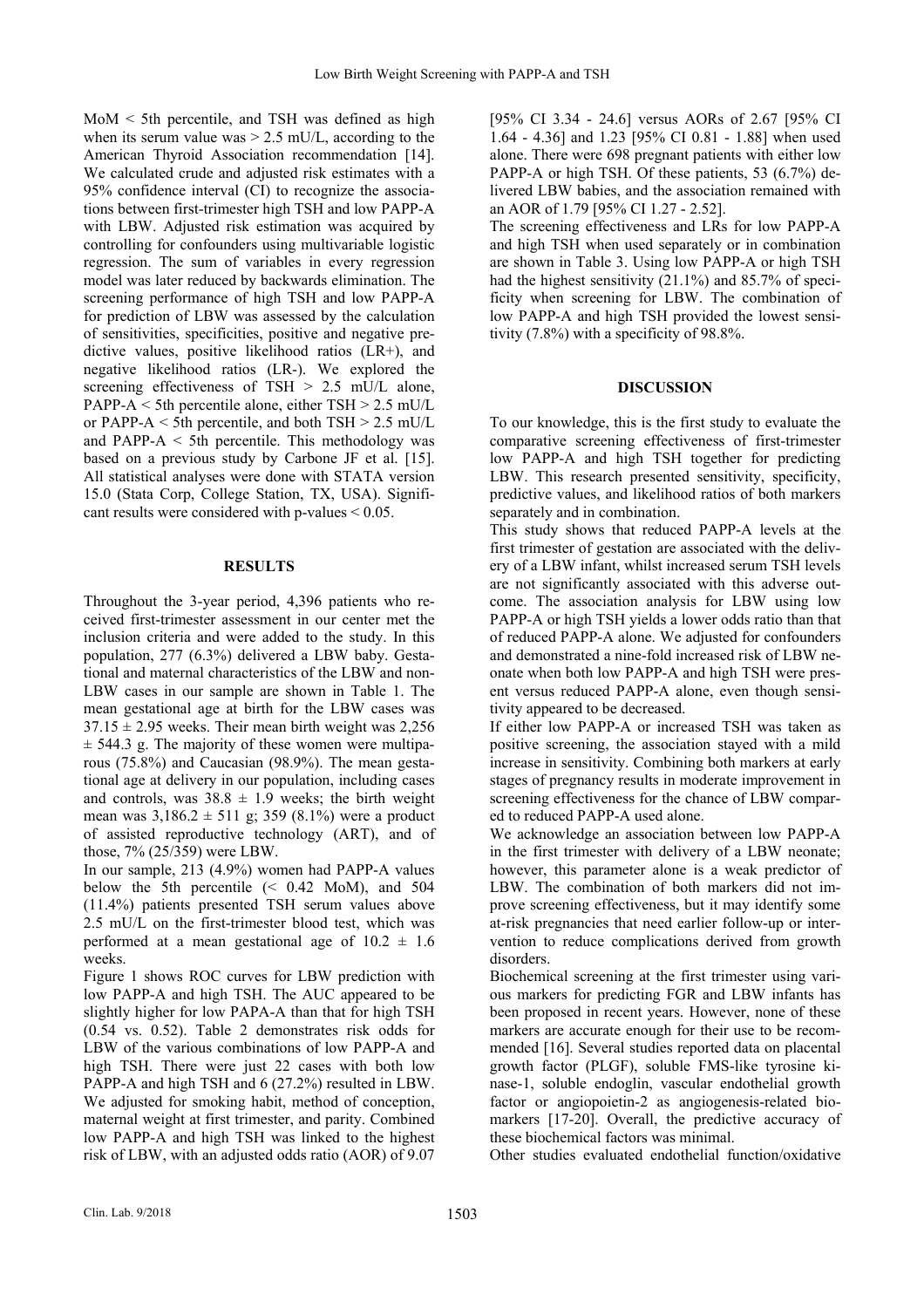|                                     | <b>LBW</b>        | Normal birth weight | p-value |
|-------------------------------------|-------------------|---------------------|---------|
| Maternal age (years) mean $\pm$ SD  | $32.06 \pm 4.1$   | $32 \pm 4.3$        | 0.99    |
| Race, $n$ (%)                       |                   |                     | 0.07    |
| White                               | 289 (98.97%)      | 4,470 (97.2%)       |         |
| <b>Black</b>                        | $3(1.02\%)$       | 58 (1.24%)          |         |
| Asian                               | $\bf{0}$          | 80(1.7%)            |         |
| Smoking habit, n (%)                | $61(28.1\%)$      | 518 (11.63%)        | < 0.001 |
| Pregestational diabetes, n (%)      | $5(1.8\%)$        | $94(2.1\%)$         | 0.72    |
| Rheumatological disease, n (%)      | $13(5.22\%)$      | 151 $(3.61\%)$      | 0.19    |
| IVF, $n$ $\left(\frac{9}{6}\right)$ | 32 (12.2%)        | 294 (6.64%)         | < 0.001 |
| Maternal weight (kg) mean $\pm$ SD  | $60.3 \pm 11.9$   | $64.11 \pm 12.34$   | < 0.001 |
| $CRL$ (mm) mean $\pm SD$            | $61.15 \pm 7.71$  | $61.02 \pm 7.69$    | 0.79    |
| <b>PAPP-A (MoM)</b> mean $\pm$ SD   | $1.03 \pm 0.76$   | $1.21 \pm 0.72$     | 0.005   |
| BHCG (MoM) mean $\pm$ SD            | $1.17 \pm 0.95$   | $1.14 \pm 0.82$     | 0.53    |
| TSH (mU/L) mean $\pm$ SD            | $2.31 \pm 1.77$   | $1.94 \pm 1.64$     | 0.027   |
| Parity, $n$ (%)                     |                   |                     | < 0.05  |
| $\bf{0}$                            | $67(24.2\%)$      | $1,464$ (35.5%)     |         |
| 1                                   | 156 (56.3%)       | 1,362(33%)          |         |
| $\geq 2$                            | 54 (19.5%)        | 1,291 (31.3%)       |         |
| BW (grams), mean $\pm$ SD           | $2,256 \pm 544.3$ | $3,247.6 \pm 450.3$ | < 0.001 |
| Ph, mean $\pm$ SD                   | $7.27 \pm 0.07$   | $7.28 \pm 0.06$     | 0.23    |
| Perinatal/antenatal death, n (%)    | $9(3.1\%)$        | 8(0.17%)            | < 0.001 |
| Abnormal CTG, n (%)                 | 37(12.7%)         | 309 $(6.6\%)$       | < 0.001 |
| Apgar 5 min $\leq$ 7, n $(\%$ )     | 17 (5.84%)        | 46 (1%)             | < 0.001 |
| Resuscitation $\geq$ type 3, n (%)  | 40 (13.7%)        | 284 (6.12%)         | < 0.001 |
| CS due to fetal distress, $n$ (%)   | 39 (13.3%)        | $243(5.2\%)$        | < 0.001 |
| PTD < 37 weeks, $n$ (%)             | $11(3.78\%)$      | $122(2.62\%)$       | 0.23    |
| Gestational diabetes, n (%)         | 13 $(4.4\%)$      | 256 (5.82%)         | 0.45    |
| Preeclampsia, n (%)                 | 26 (8.93%)        | 45 (0.96%)          | < 0.001 |

**Table 1. Gestational and maternal characteristics of the study sample.** 

**Table 2. Association estimates between first trimester PAPP-A < 5th percentile, TSH > 2.5 mU/L and LBW.** 

|                                                                 | LBW $n$ (%) | <b>OR</b>            | Adjusted OR $\dagger$ |
|-----------------------------------------------------------------|-------------|----------------------|-----------------------|
| PAPP-A $\le$ 5th percentile (n = 213)                           | $21(9.8\%)$ | $2.27(1.34 - 3.69)$  | $2.67(1.64 - 4.36)$   |
| $TSH > 2.5$ mU/L (n = 504)                                      | $32(6.3\%)$ | $1.1(0.73 - 1.67)$   | $1.23(0.81 - 1.88)$   |
| Either PAPP-A < 5th percentile or<br>$TSH > 2.5$ mU/L (n = 698) | $47(6.7\%)$ | $1.45(1.04 - 2.01)$  | $1.79(1.27 - 2.52)$   |
| Both PAPP-A < 5th percentile and<br>$TSH > 2.5$ mU/L (n = 21)   | 6(28.5%)    | $7.24(2.72 - 19.24)$ | $9.07(3.34 - 24.65)$  |

**† Adjusted for smoking habit, parity, method of conception, and maternal weight.**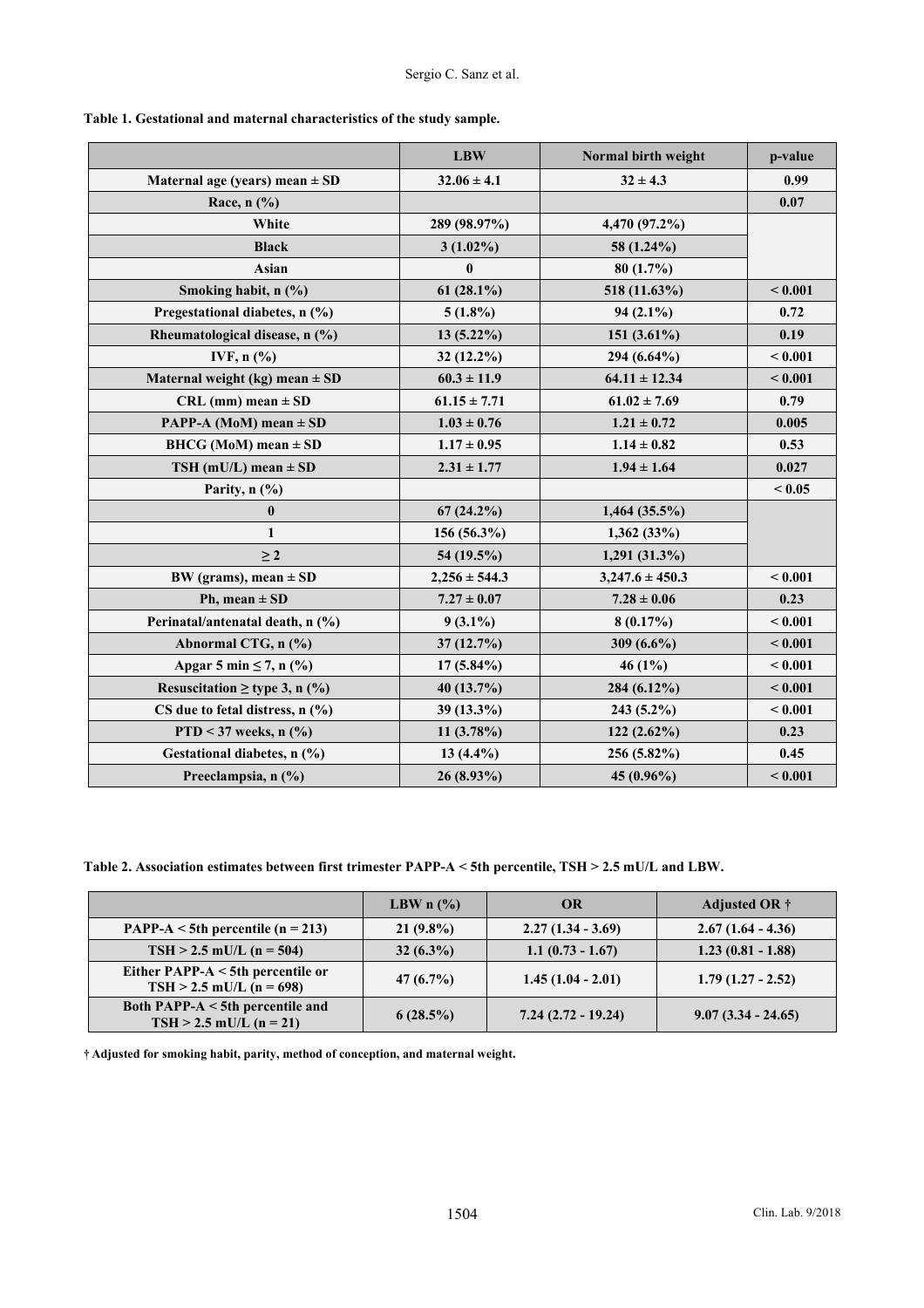| <b>Prediction</b><br>criteria                                          | <b>Sensitivity</b><br>$(\%)$ | <b>Specificity</b><br>$(\%)$ | AUC   | <b>PPV</b>              | <b>NPV</b>               | $LR+$                   | $LR-$                    |
|------------------------------------------------------------------------|------------------------------|------------------------------|-------|-------------------------|--------------------------|-------------------------|--------------------------|
| <b>PAPP-A</b><br>$\le$ 5th percentile                                  | 8.5<br>$(5 - 11.9)$          | 96.1<br>$(95.4 - 96.7)$      | 0.6   | 12.7<br>$(7.6 - 17.8)$  | 94<br>$(93.2 - 94.8)$    | 2.25<br>$(1.06 - 3.75)$ | 0.95<br>$(1.0 - 1.1)$    |
| $TSH > 2.5$ mU/L                                                       | 13.06<br>$(8.6 - 17.4)$      | 90.22<br>$(89.37 - 91.06)$   | 0.54  | 6.32<br>$(4.1 - 8.54)$  | 95.35<br>$(94.7 - 95.9)$ | 1.33<br>$(0.81 - 1.95)$ | 1.037<br>$(0.97 - 1.10)$ |
| <b>Either PAPP-A</b><br>$\le$ 5th percentile<br>or<br>$TSH > 2.5$ mU/L | 21.11<br>$(15.8 - 26.36)$    | 85.74<br>$(84.75 - 86.73)$   | 0.665 | 7.05<br>$(5.1 - 8.95)$  | 74.17<br>$(72.1 - 76.1)$ | 1.48<br>$(1.04 - 1.98)$ | 1.08<br>$(1.0 - 1.17)$   |
| <b>Both PAPP-A</b><br><5th percentile and<br>$TSH > 2.5$ mU/L          | 7.8<br>$(1.15 - 14.4)$       | 98.8<br>$(98.0 - 99.4)$      | 0.49  | 31.5<br>$(8.04 - 55.1)$ | 93.7<br>$(92.2 - 95.1)$  | 6.41<br>$(0.6 - 28.2)$  | 1.07<br>$(0.99 - 1.16)$  |

**Table 3. Screening effectiveness for prediction of LBW.** 



**Figure 1. ROC curves of low PAPP-A and high TSH for predicting LBW.** 

stress-related biomarkers in early and late pregnancies for prediction of fetal growth disorders, such as homocysteine, dihydro-2-deoxyguanosine (8-OHdG), leptin, endothelial cell adhesion molecules or C-reactive protein [21-25]. Overall, the predictive accuracy of endothelial function/oxidative stress-related markers for FGR was minimal (median positive and negative LRs of 2.0, range 0.8 - 19.2, and 0.8, range 0.0 - 1.1, respectively).

The association between reduced PAPP-A at the first trimester and LBW has been properly proven in previous studies [26,27]. These studies declared similar associations and screening results as were found in our analysis. Although the ORs appear to be reasonable in most of the literature, sensitivities continue to be unsatisfactory for this method´s use as a screening test. It remains unknown whether women with low PAPP-A at early stages of gestation should be offered additional surveillance, because there is not much evidence that such a practice improves the outcome of the pregnancy [28,29].

PAPP-A lyses insulin-like growth factor-binding pro-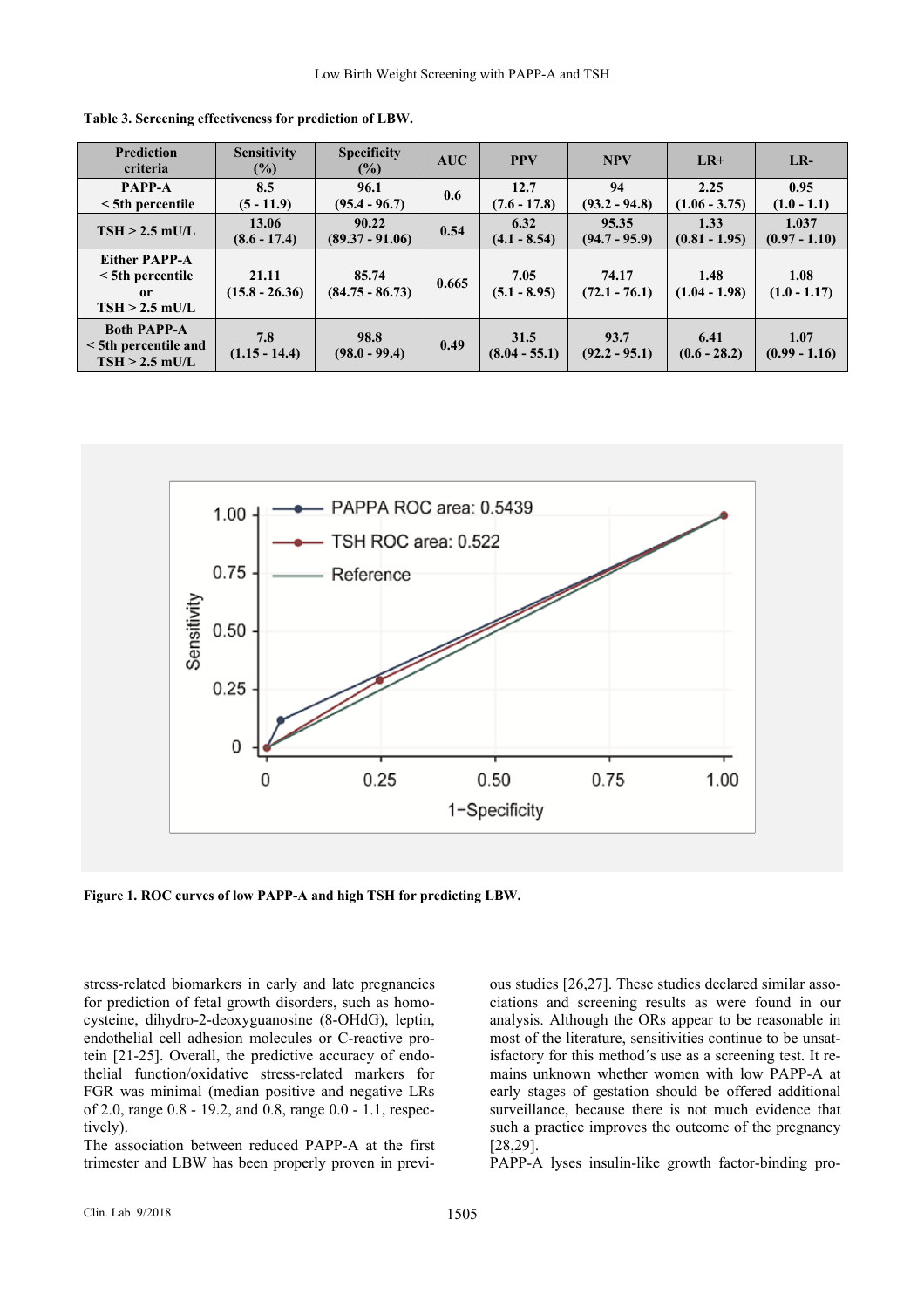tein 4, a signalling protein that inhibits the action of receptor-bound insulin-like growth factor (IGF). Theoretically, proteolysis of IGF binding proteins elevates the availability of free IGF, which is responsible for placental growth and transfer of nutrients to the baby. Reduced levels of PAPP-A could cause low amounts of available IGF, potentially leading to impaired placental development, reduced fetal growth, and adverse perinatal outcomes [30,31].

Thyroid function may influence fetal development in two possible ways as follows: thyroid hormones regulate both proliferation and function of trophoblastic cells, and they are also important for the development of the infant. Thyroid hormones boost growth in the fetus by anabolic actions and their influence on many growth factors (i.e., insulin-like growth factors). So maternal thyroid dysfunction can cause LBW via both placental and maternal mechanisms [32].

A recent meta-analysis reported relevant data on the association between isolated hypothyroxinemia and LBW, showing an OR of 1.05 (95% CI 0.37 - 2.92), indicating that isolated hypothyroxinemia was not associated with growth disorders, but the combined OR for LBW of subclinical hypothyroidism (SCH) in pregnant women was 1.54 (95% CI, 1.06 - 2.25), indicating that SCH was associated with growth retardation [33].

Previous studies about the possible relationships between LBW infants and FT4 and TSH levels in euthyroid patients are scant showing quite different results [34]. A possible interpretation for these indeterminate results is the divergent moment in pregnancy of assessment of maternal thyroid function, which is relevant when relating it to LBW. Furthermore, separate definitions for LBW (weight percentiles must be corrected for gender, parity, and term of gestation) and different cutoffs have been defined  $\ll 10$ th percentile or  $\lt 3$ rd percentile). Lastly, a possible correlation between thyroid function in the mother and LBW should be adjusted for other important variables, such as pre-eclampsia or smoking habits.

Several strengths were seen in this research. To our knowledge, this is the first study that combined both biochemical markers to contrast the screening effectiveness and provide accurate likelihood ratios. The sample size was large enough to draw adequate conclusions, and the effects of certain variables, such as smoking habits, parity, method of conception, and maternal weight, on fetal growth were adjusted for in our study. However, our study also has limitations. First, although we customized growth charts for our center, our findings could not be generalizable to other centers with a lower or higher prevalence of fetal growth disorders. We did not adjust percentiles specifically for newborns' gender. We might have underestimated LBW in male babies and overestimated it in female babies.

We used specific cutoffs for PAPP-A and TSH at the first trimester according to our literature review but did not try to assess others that may present better results as a screening test. Moreover, we found significant differences in TSH means when comparing cases to controls but did not manage to see a significant association with LBW when the TSH cutoff was established at 2.5 mU/ L. A study by Alvarez et al. [35] demonstrated that reduced iodine in maternal urine was linked to a higher chance of LBW. However, the iodine intake in our city is accepted to be enough, so we did not check it in our cohort.

# **CONCLUSION**

In conclusion, we observed that first-trimester PAPP-A < 5th percentile is associated with LBW, but it is not a sufficiently powerful predictor of this adverse outcome to be clinically useful as a screening test. The combination of PAPP-A  $\leq$  5th percentile and TSH  $>$  2.5 mU/L resulted in a very mild improved screening effectiveness for LBW compared with PAPP-A alone. More research should take place by combining these or other biochemical and biophysical markers with other predictors of growth abnormalities to check the possible amelioration in screening effectiveness for LBW at birth to adequate values. Our research suggests that pregnancy complications, such as LBW, may be due to irregularities that occur early in the pregnancy. Further studies are required to find potential strategies to improve outcomes in these high-risk populations.

# **Ethics Approval and Consent to Participate:**

The study was approved by the Ethical Committee of Hospital General Universitario Gregorio Marañon de Madrid (Comité Ético de Investigacion Clínica, reference number OBS05042016). No consent to participate was required by this institution.

# **Consent for Publication:**

Approved for publication by the Ethical Committee of Hospital General Universitario Gregorio Marañon de Madrid (Comité Ético de Investigacion Clínica, reference number OBS05042016).

# **Availability of Data and Material:**

All data supporting the findings of this study are contained within the manuscript. Any additional information regarding the study will be shared upon request by the corresponding author.

# **Authors' Contributions:**

SGTL designed and carried out the study, performed the statistical analysis, the literature review, and drafted the manuscript. SCS and GNP revised the final manuscript. All authors read and approved the final manuscript.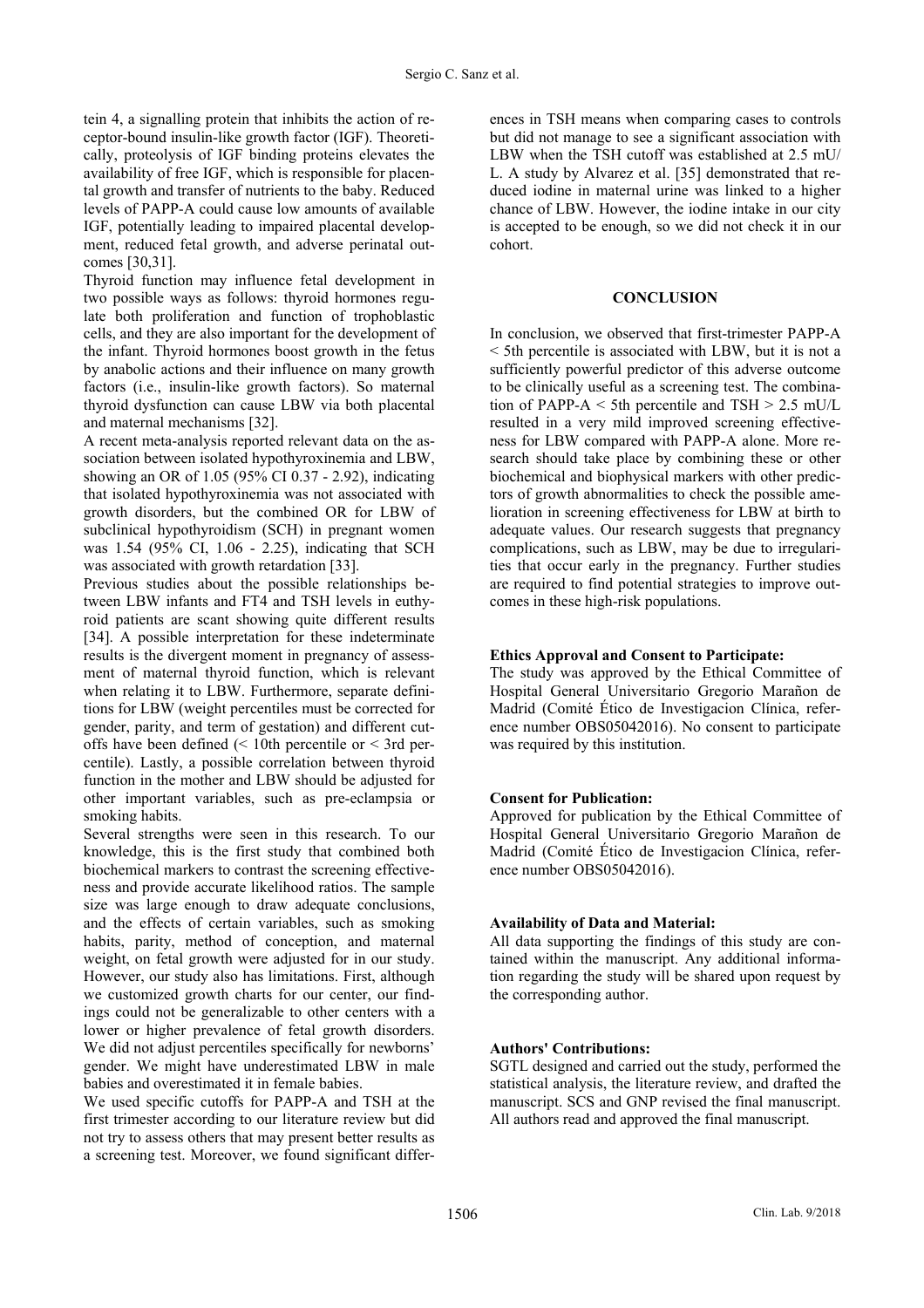#### **Acknowledgment:**

We thank all the members in our department for their efforts in collecting some of the data, and especially Dr. Pilar Pintado Recarte for being an outstanding teacher in Obstetrics.

#### **Authors' Information:**

Department of Obstetrics and Gynaecology, Hospital General Universitario Gregorio Marañón, Universidad Complutense de Madrid, Madrid, Spain.

#### **Declaration of Interest:**

The authors declare that there are no conflicts of interest.

#### **References:**

- 1. Dugoff L, Hobbins JC, Malone FD, et al. Quad screen as a predictor of adverse pregnancy outcome. Obstet Gynecol 2005;106: 260-7 (PMID: 16055573).
- 2. Spencer K, Cowans NJ, Molina F, Kagan KO, Nicolaides KH. First-trimester ultrasound and biochemical markers of aneuploidy and the prediction of preterm or early preterm delivery. Ultrasound Obstet Gynecol 2008;31:147-52 (PMID: 17992705).
- 3. Spencer K, Cowans NJ, Avgidou K, Molina F, Nicolaides KH. First-trimester biochemical markers of aneuploidy and the prediction of small-for-gestational age fetuses. Ultrasound Obstet Gynecol 2008;31:15-9 (PMID: 17999381).
- 4. Smith GC, Stenhouse EJ, Crossley JA, Aitken DA, Cameron AD, Connor JM. Early-pregnancy origins of low birth weight. Nature 2002;417:916 (PMID: 12087395).
- 5. Gagnon A, Wilson RD, Society of Obstetricians and Gynaecologists of Canada Genetics Committee. Obstetrical complications associated with abnormal maternal serum markers analytes. J Obstet Gynaecol Can 2008;30:918-32 (PMID: 19038077).
- 6. Kumru P, Erdogdu E, Arisoy R, et al. Effect of thyroid dysfunction and autoimmunity on pregnancy outcomes in low risk population. Arch Gynecol Obstet 2015;291:1047-54 (PMID: 253889 18).
- 7. Sahu MT, Das V, Mittal S, Agarwal A, Sahu M. Overt and subclinical thyroid dysfunction among Indian pregnant women and its effect on maternal and fetal outcome. Arch Gynecol Obstet 2010;281:215-20 (PMID: 19437026).
- 8. Saki F, Dabbaghmanesh MH, Ghaemi SZ, Forouhari S, Ranjbar Omrani G, Bakhshayeshkaram M. Thyroid function in pregnancy and its influences on maternal and fetal outcomes. Int J Endocrinol Metab 2014;12:e19378 (PMID: 25745488).
- 9. Karagiannis G, Ashoor G, Maiz N, Jawdat F, Nicolaides KH. Maternal thyroid function at eleven to thirteen weeks of gestation and subsequent delivery of small for gestational age neonates. Thyroid 2011;21:1127-31 (PMID: 21875345).
- 10. Medici M, Timmermans S, Visser W, et al. Maternal thyroid hormone parameters during early pregnancy and birth weight: the generation r study. J Clin Endocrinol Metab 2013;98:59-66 (PMID: 23150694).
- 11. Spencer CA, LoPresti JS, Patel A, et al. Applications of a new chemiluminometric thyrotropin assay to subnormal measurement. J Clin Endocrinol Metab 1990;70:453-60 (PMID: 2105333).
- 12. Kirkegaard I, Henriksen TB, Uldbjerg N. Early fetal growth, PAPP-A and free beta-hCG in relation to risk of delivering a small-for-gestational age infant. Ultrasound Obstet Gynecol 2011;37:341-7 (PMID: 20737455).
- 13. León G, Murcia M, Rebagliato M, et al. Maternal thyroid dysfunction during gestation, preterm delivery, and birthweight. The Infancia y medio Ambiente cohort, Spain. Paediatr Perinat Epidemiol 2015;29:113-22 (PMID: 25565408).
- 14. Alexander EK, Pearce EN, Brent GA, et al. 2017 Guidelines of the American Thyroid Association for the diagnosis and management of thyroid disease during pregnancy and the postpartum. Thyroid 2017;27:315-89 (PMID: 28056690).
- 15. Carbone JF, Tuuli MG, Bradshaw R, Liebsch J, Odibo AO. Efficiency of first-trimester growth restriction and low pregnancy-associated plasma protein-A in predicting small for gestational age at delivery. Prenat Diagn 2012 Aug;32(8):724-9 (PMID: 225530 82).
- 16. Conde-Agudelo A, Papageorghiou AT, Kennedy SH, Villar J. Novel biomarkers for predicting intrauterine growth restriction: a systematic review and meta-analysis. BJOG 2013;120:681-94 (PMID: 23398929).
- 17. Krauss T, Pauer HU, Augustin HG. Prospective analysis of placenta growth factor (PlGF) concentrations in the plasma of women with normal pregnancy and pregnancies complicated by preeclampsia. Hypertens Pregnancy 2004;23:101-11 (PMID: 151176  $(04)$
- 18. Stepan H, Unversucht A, Wessel N, Faber R. Predictive value of maternal angiogenic factors in second trimester pregnancies with abnormal uterine perfusion. Hypertension 2007;49:818-24 (PMID: 17261644).
- 19. Erez O, Romero R, Espinoza J, et al. The change in concentrations of angiogenic and anti-angiogenic factors in maternal plasma between the first and second trimesters in risk assessment for the subsequent development of preeclampsia and small-for-gestational age. J Matern Fetal Neonatal Med 2008;21:279-87 (PMID: 18446652).
- 20. Wang Y, Tasevski V, Wallace EM, Gallery ED, Morris JM. Reduced maternal serum concentrations of angiopoietin-2 in the first trimester precede intrauterine growth restriction associated with placental insufficiency. BJOG 2007;114:1427-31 (PMID: 179493 80).
- 21. Bergen NE, Jaddoe VW, Timmermans S, et al. Homocysteine and folate concentrations in early pregnancy and the risk of adverse pregnancyoutcomes: the Generation R Study. BJOG 2012;119: 739-51 (PMID: 22489763).
- 22. Stein TP, Scholl TO, Schluter MD et al. Oxidative stress early in pregnancy and pregnancy outcome. Free Radic Res 2008;42:841- 8 (PMID: 18985484).
- 23. Franco-Sena AB, Goldani MZ, Tavares do Carmo M, Velásquez-Melendez G, Kac G. Low leptin concentration in the first gestational trimester is associated with being born small for gestational age: prospective study in Rio de Janeiro, Brazil. Neonatology 2010;97:291-8 (PMID: 19887859).
- 24. Krauss T, Emons G, Kuhn W, Augustin HG. Predictive value of routine circulating soluble endothelial cell adhesion molecule measurements during pregnancy. Clin Chem 2002;48:1418-25 (PMID: 12194917).